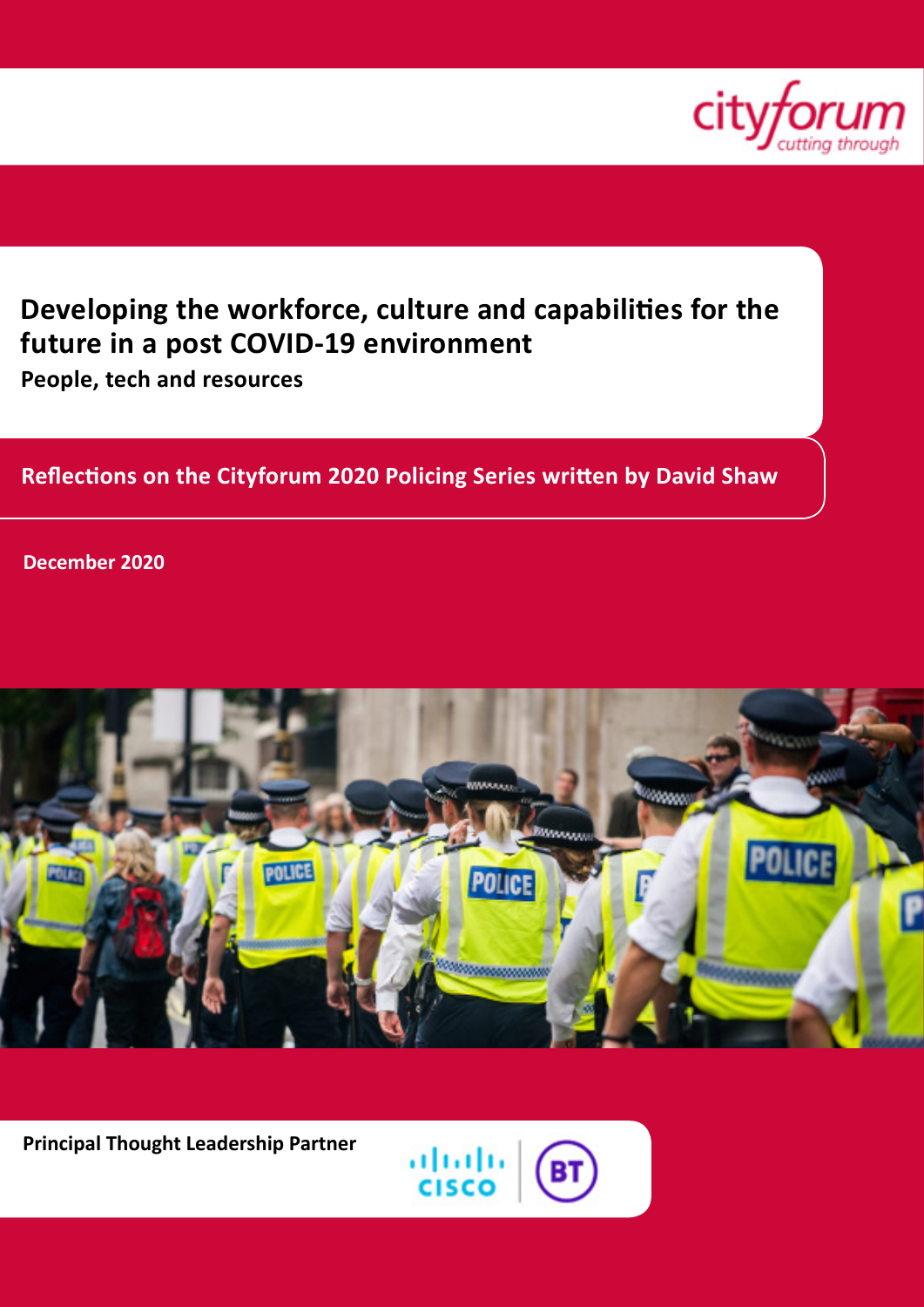**© Cityforum Limited**



#### **Foreword**

In the last year the world has experienced major upheaval as it has responded to the first pandemic of the technology age. The impact on life has been monumental and the knock-on impact within business communities has enforced significant change on the way we communicate and commerce.

Within the Policing community the speed of this change has been impressive as forces have balanced the inherent risk of information security with the requirement to adopt a more flexible and agile approach to remote working. The speed of this response had been testament to the visionary work of the NPTC, NEP and PICTCo in enabling the national approach to secure cloud collaboration as well as the incredible work and commitment by IT Teams and business change professionals across the country.

BT and Cisco have been proud to work with forces and the national bodies during the pandemic to ensure the continued excellence in policing and we have been privileged to partner and support Cityforum in the series of virtual sessions addressing the people, tech and resources approach for the post COVID World that has resulted in this report.

**David Darch**

**Public Safety and Justice Director BT**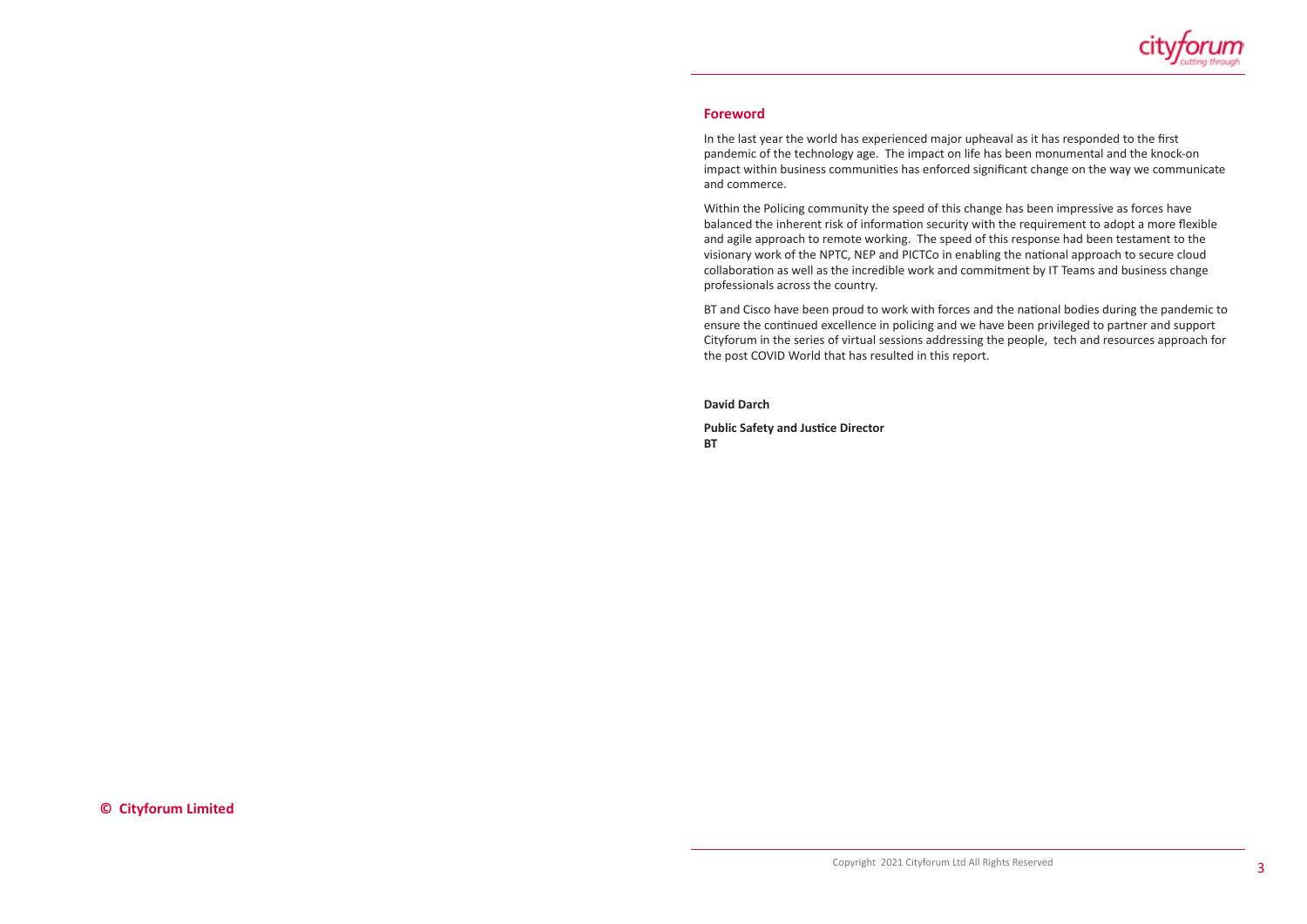its part in raising the profile and value of those who can understand data and how to explore its huge potential. It is worth noting that this skill set forms one of the three priorities for leadership development at the College of Policing.

Forces also report a greater use of robotics with chatbots relieving staff of a growing proportion of routine generic enquires and of AI enhancing decision making. As with every technological revolution, questions inevitably arise as to whether the efficiencies realised by new technologies will lead to job losses. This is not an irrational fear. Policing leadership will need to articulate a future that focuses as much on enabling technological development as it does on valuing and augmenting the skills and attributes that only people can provide.

### **Workforce**

Contributors made much of the resilience demonstrated by people within their workforce. They also warned that even the most resilient individuals and organisations do not have a bottomless well of energy, compassion and enthusiasm. Although ensuring a higher level of wellbeing has been an objective for many forces for some time, it is apparent that it has become essential for sustaining resilience. More than ever, leaders have recognised that taking care of the workforce is not just the prerogative of a caring organisation, it is a business imperative. There is surely a rich vein for research to explore whether there is a causal effect between high caring forces and those delivering high performance.

The emergency has also heightened awareness of mental health. Perhaps because the effect of COVID-19 has been experienced universally, albeit to vastly varying degrees, organisations have become more finely attuned to the needs of those afflicted by mental illness. With greater understanding comes the opportunity to further destigmatise mental health issues.

Remote working has provided openings for a more diverse workforce with homeworking, remote training and development providing a more flexible way of working for carers and young parents. Furthermore, it might make careers in policing more attractive to some who may otherwise not have considered such a path. Meanwhile forces have discovered the true value of some of their "Cinderella" departments such as health and safety, and business continuity, with Chief Officers testifying that they have quite simply saved lives and helped keep forces running.

Senior officers also spoke in this series of events of the need to engage with the workforce in very different ways. A top down, command and control approach simply could not secure sufficiently fast development of improved operational practice. The crisis has required agility and flexibility to respond to the dynamic series of challenges presented by COVID-19 and this has required different ways of leading and communicating. This was shown clearly by the need to rapidly develop new tactics for policing Black Lives Matter protests. While in the main peaceful, these presented new challenges and required very sensitive yet positive policing. Genuine empowerment of those responsible for delivering the service has been a critical success factor.

The 20,000 new officers joining the service over the next three years give policing the chance to address some of the gaps in service delivery arising from several years of financial constraint. Even before COVID-19, while recognising the political imperative for the public to benefit from the





## **Developing the workforce, culture and capabilities for the future, people, tech and resources**

When this programme of webclaves and podcasts was commissioned in early summer 2020, few were predicting that the virus would be taking more lives at a faster rate and testing public services to the limit almost half a year later. Therefore Cityforum's foresight in inviting some of the very best leaders in policing and criminal justice, and from other public and private sector organisations and academia, to discuss the impacts of COVID-19 could not have been more prescient.

This series, delivered in the very midst of an emergency, has provided one of the first opportunities for those charged with delivering these critical services to pause and reflect on what has been learnt and how they will seek to re shape the culture, workforce and technology of their organisations. In this report we look at some of the lessons emerging from the crisis, how organisations have responded and consider the need for further change as the impact of COVID-19 extends into its second year.

#### **Technology**

Arguably, and maybe counterintuitively, COVID-19 has not led directly to any new technologies in policing and criminal justice as so many of the capabilities that have transformed lives professionally and personally were available pre-pandemic. However, it is indisputable that the emergency has been the catalyst for transformational change in business design and service delivery. No amount of hyperbole can convey the pace, depth and breadth of change witnessed in the last 10 months.

In January 2020, the following scenarios were almost unthinkable: Officers seeing witnesses remotely; home based control room staff taking calls for service; interviewing recruits via Teams or Skype; remote Multi Agency Public Protection Arrangement meetings being held by video conference. Senior officers now conducting virtual public meetings and conversations talk of the "democratisation" of public engagement and consultation. They are listening to and explaining their viewpoint to more people and, noticeably, to parts of communities that were previously hard to reach. Or was it that the police were hard to reach? These and countless other technologically enabled engagements are now an essential and accepted way of working. Had COVID-19 struck five or even three years ago, it is almost certain that policing would not have been able to respond as effectively as it has. Barriers to change have also been dismantled, seemingly almost overnight. Previous questions of security, IT resilience, the cost of personal issue devices and, at a human level, the need to meet face to face, have all been subsumed by the operational imperative to release resources from what already feel like antiquated business practices. Chiefs and PCC's are already trying to ensure that the spirit of risk taking that has flourished during the crisis can be nurtured and sustained, albeit sometimes with a little more governance than was feasible in a period of emergency.

There has also been a quiet revolution in the use of data. Forces have needed to manage new demands, identify emerging threats and trends, and share data with partners to support better decision making. Consequently, police leaders are now more than ever required to be data literate. Just as officers want to demonstrate and document their qualifications and prowess at leading investigations, commanding firearms and public order operations, COVID-19 will play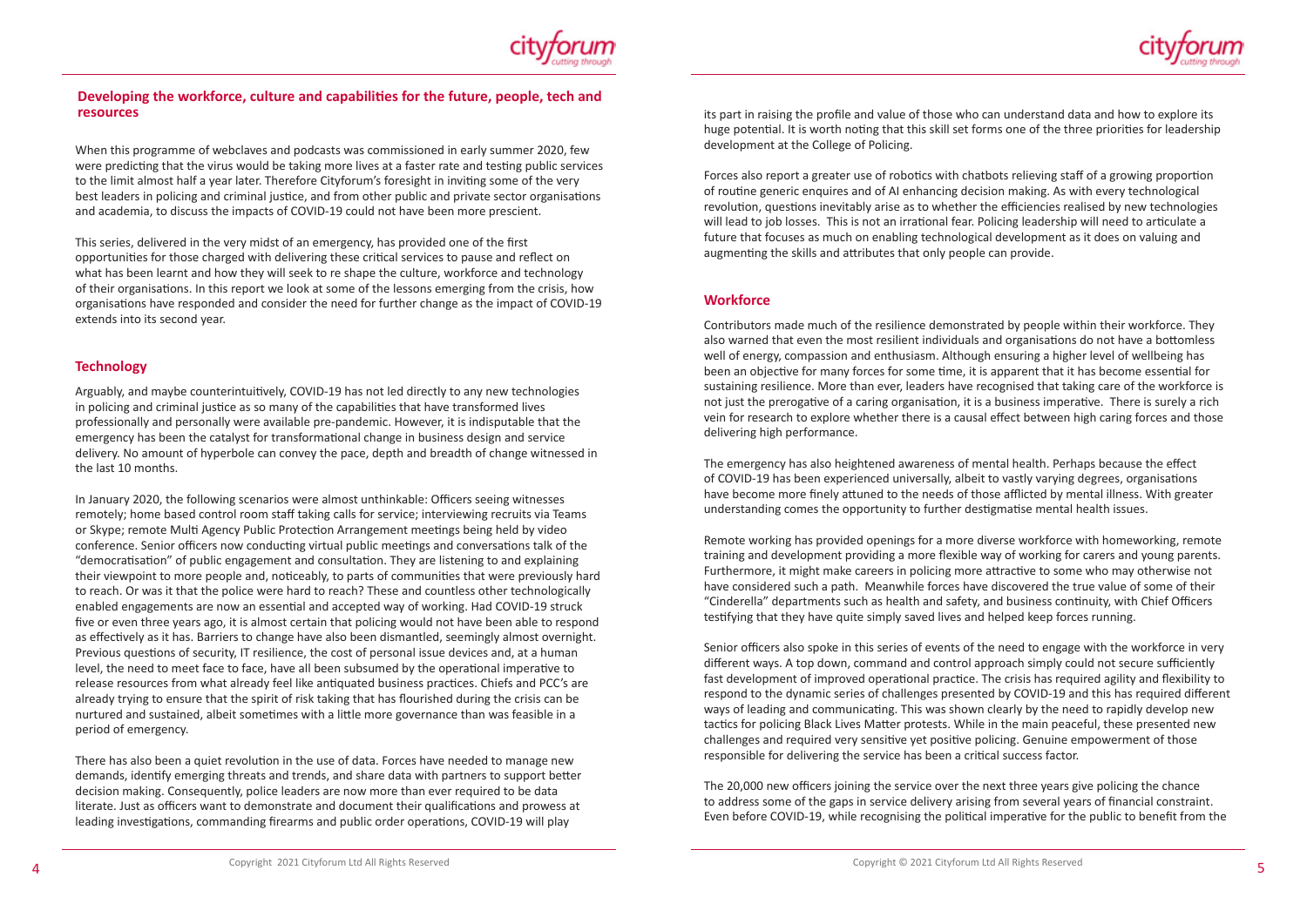Policing has never before encroached into the private lives of citizens to the extent that it has done since March 2020. The NPCC reports that 32,329 Fixed Penalty Notices have been issued for breach of COVID-19 regulations<sup>2</sup> and this will represent only a small proportion of the total interventions. And, while the police's part in fighting COVID-19 to protect life is a single, simple and unifying mission, implementing it on the street has been anything but simple. However, the 4 E's of Engage, Explain, Encourage, Enforce is perhaps an example of effective policy making under pressure. Not only is it understandable for police and public, but it provides a model for policing with discretion which, with a few exceptions, has been proportionate, effective and generally supported by the public.

There are however emerging inequalities in how some aspects of COVID-19 have hit the most deprived places. Not only have they borne the brunt of worse health outcomes, they have also been hit hardest economically. With offenders and victims also disproportionately represented in these very same neighbourhoods, there is a very real risk that a Criminal Justice System already under pressure will struggle to maintain the quality of justice communities can expect. The CJS has a huge backlog of unheard cases. It must be a hope that this crisis will serve to do more than merely clear the backlog. This is an opportunity to consider a service re-design.

COVID-19 has also added a new dimension to disadvantage. Technological disadvantage has been most stark within education where some children cannot access the necessary technology. But at least the schools know who they are. In policing, who are the new disadvantaged? Leaders have welcomed the new accountability and answerability that technology, social media and virtual meetings have realised. As voices are heard through these mediums, do those who are either technologically illiterate or ill equipped get drowned out? This question is not confined to the young and poor. The image of the silver surfer, adept on their iPad, lap top and smart phone may be a reassuring one, but is it a reality?



A further challenge which has added complexity to the operational response has been the use and abuse of social media to inculcate conspiracy theories, alternative facts and fake news. Whether this has led to a lack of trust in institutions, or an already existing deficiency in trust provided fertile ground for these views to flourish, may be hard to discern. However, police leadership will need to invest time resources and imagination to counter a range of mostly uncoordinated, but nevertheless harmful threats.

As policing takes stock of all the changes it has made in the last twelve months, it may be worthwhile to reflect on an earlier technological revolution. Unit Beat Policing was introduced in the late 1970s when personal issue radios and a focus on vehicle-based patrol enabled policing to respond to calls more quickly and to combat increasingly mobile criminals. Those new technologies, implemented within the context of a rapidly changing and growing set of threats, seemed to be the answer. However, it is widely acknowledged that, in doing so, policing inadvertently withdrew from the communities they served. Too much of policing was about law enforcement and not enough about relationship building and cultivating the trust which gives policing its legitimacy. In a post COVID-19 world, could a combination of further financial constraint, an over reliance on "virtual" policing and an injection of 20,000 young inexperienced uniformed officers with a mission to enforce be counterproductive to good policing?



presence of additional uniformed officers, police leadership was trying to find ways to ensure that the skill sets and capabilities of new recruits would reflect the changing threats to which policing needs to respond. When leaders are considering how to transform service delivery in the light of COVID-19, and when further new investment in law enforcement is probably unlikely, they would clearly welcome opportunities to better target recruitment towards a workforce model fit for purpose.

#### **Leadership and Culture**

No single event has tested those charged with leading their organisations and teams in quite the way that COVID-19 has done. Critical incidents, terrorist attacks and major public disorder are all time limited, usually have a geographic locus and generally only affect some elements of some communities at any one time. COVID-19 has crossed all these boundaries. Leaders at every level have had to be adaptable, agile, resilient, resourceful and empathetic both to the communities they serve and with their own workforce. Chief Officers spoke of COVID-19 bringing them closer to their colleagues. There are perhaps two drivers of this effect. At the human level, COVID-19 has been a shared experience while operationally they have had a shared and single unifying purpose.

There is a palpable sense of professional pride in how complex decisions with huge significance have been made while balanced with a tangible sense of the loss communities and individuals have shared. Speakers from all sectors acknowledged the value of having built strong partnerships before the crisis. No doubt training, exercising and collaboration with partners in "peacetime" have all helped. Does this provide the catalyst to work even more closely on issues that, in some areas at least, can still hamper partnership working?

#### **Crime and Emerging Threats**

Criminals have been resilient and adaptable. Although crime levels were suppressed during lockdown they quickly rebounded as rules have been relaxed. Crime is only showing a 12% reduction compared to the same period in 2019/20<sup>1</sup>. However, as always, crime volumes do not tell the whole story. During lockdown new trends emerged. Online fraud is prolific and drugs markets have adapted. Disturbingly, levels of hidden crime, domestic and child abuse have almost certainly increased. And, with victims of these crimes effectively trapped in their homes, normal sources of refuge, either temporal or geographical, were lost. Policing and the caring professions will need to address suppressed demand that may only be fully revealed once COVID-19 is beaten.

#### **Impact upon the public**

More time will need to elapse to fully appreciate the longer-term societal effects of COVID-19, of crime and of the criminality enabled by the crisis and it is unclear how relationships between police and communities living under stress and in fear will change. It appears most likely that it will be the very same communities where the interface between public safety and personal freedoms was most fractious where those relationships will be tested.

<sup>2</sup> NPCC website 8 January 2021 – Update on National Crime Trends and Fixed Penalty Notices issued under Covid Regulations

<sup>1</sup> NPCC website 8 January 2021 – Update on National Crime Trends and Fixed Penalty Notices issued under Covid Regulations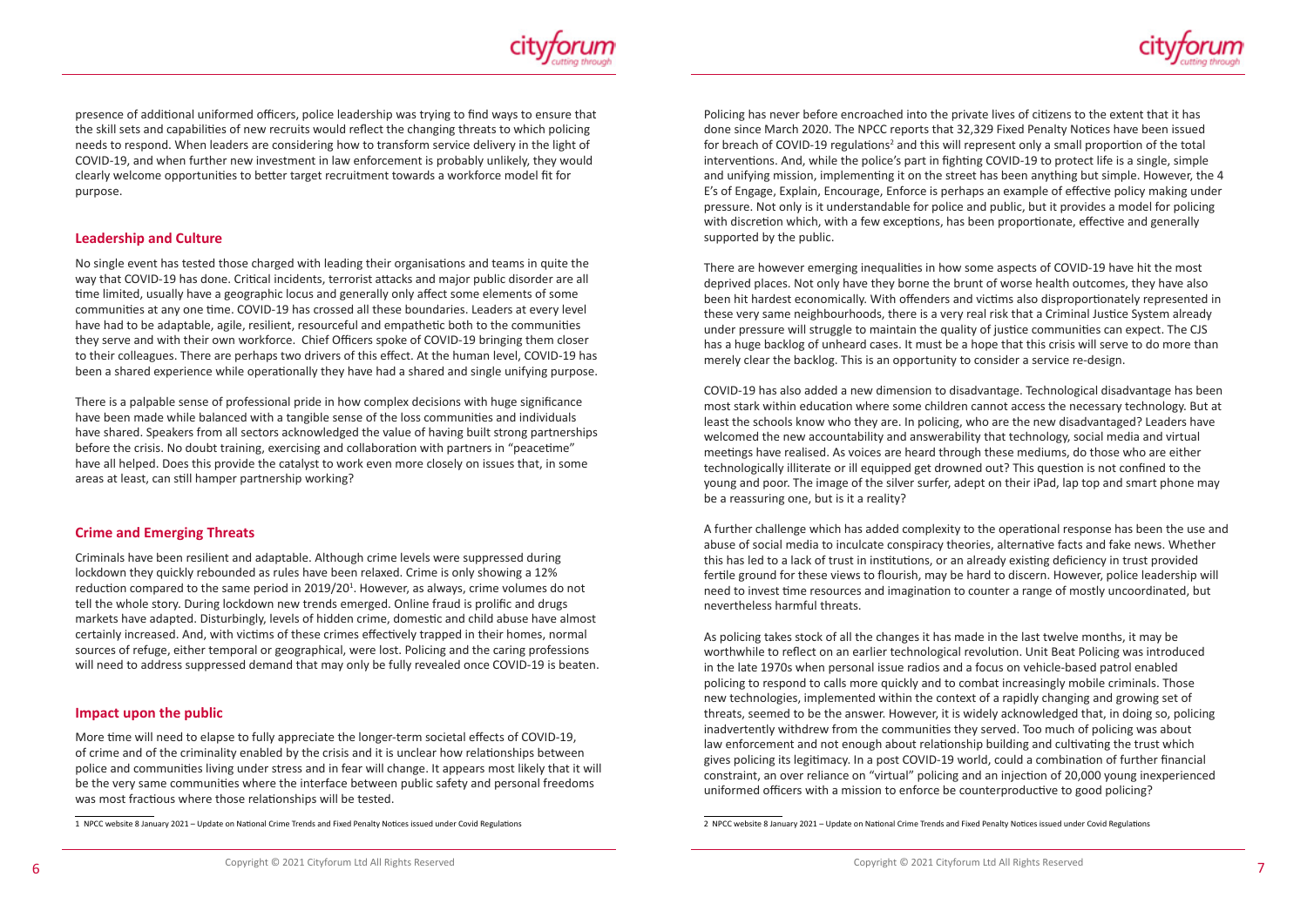#### **About the Author**





David Shaw served as a police officer for 36 years culminating in his role as Chief Constable of West Mercia Police from 2011-16. He also served at chief officer level in West Midlands Police leading on Counter Terrorism, Crime, Local Policing, Criminal Justice and ICT. He has held national portfolios in Fingerprints, Biometric Databases and Conflict Management. In late 2016 David became interim Programme Director for the Transforming Forensics Programme before joining the Home Office Biometrics Programme as Strategic Stakeholder Lead. In September 2019 he began a new role with responsibility for Stakeholder Engagement within the Innovation Team of the Law Enforcement Portfolio of the Home Office, supporting a range of major technology programmes. In July 2020, he commenced a programme of learning which will enable him to become a supervisor on the Police Executive programme at the University of Cambridge.



However, this can be avoided. The operational imperative created by COVID-19 mitigated against evidence-based practice. At its height in the Spring and Summer, when less was understood about the disease and how the public would respond to the measures imposed to protect communities, decision makers had to make decisions. As the pace of the crisis has lessened in policing terms, there is a requirement to build an evidence base to either validate earlier decisions or to stimulate further testing and evaluation. Much Cityforum work involves bringing people from different disciplines together. Medicine and science have led the world in showing how collaboration and the sharing of knowledge can produce astonishing results in record time. The role of academia could be critical here in providing some of the heavy lifting with policing and lawmakers to bring objectivity and deliver robust research at pace.

#### **Conclusion**

To fully appreciate the longer-term impact of COVID-19 and the policing response, more time will need to elapse. What is clear however is that while so much has been learnt already, those with influence and power should already start considering a spectrum of scenarios ranging from a rapid defeat of the virus through to a new normality where the pandemic persists, perhaps indefinitely. Whatever the end game, leaders need to start modelling the longer-term effects of economic recession that will almost certainly hit the poorest hardest, affect and damage the most disadvantaged and those worst affected by the disease.

In many respects, policing can look back on the last year with pride and celebrate its achievements. The challenge now, and it is arguably the more difficult one, is for policing and government to win the peace.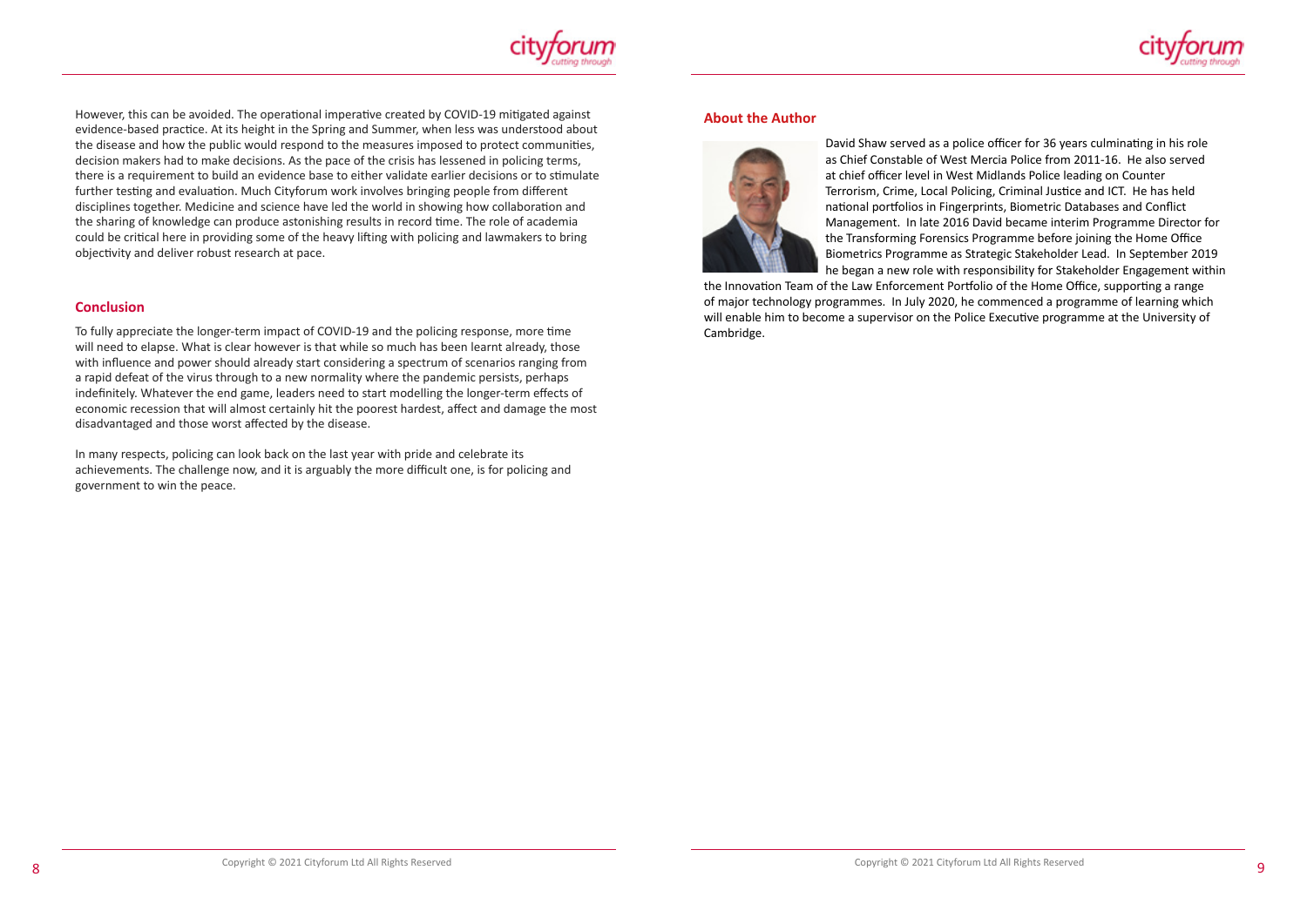



Cityforum has been contributing to public policy debate since 1990. The organisation comprises a small, trusted, independent group of experienced individuals, respected for their intellectual honesty, knowledge and extensive contacts spanning the private, public and not-for-profit sectors at all levels. In addition, it works closely with a large network of associates, providing depth, breadth and genuine expertise and practical experience. They include a former Cabinet Minister, a retired Member of the Episcopal Bench, public service officials, military, police, intelligence and security specialists, senior medical figures and business executives, academics, journalists and publishers. They contribute in London and elsewhere to Cityforum events and to the studies we undertake, including interviewing at all levels in organisations and sectors of interest.

From its inception working with the Bank of England on the Basel Accords; with the Reserve Bank of South Africa on the transition from apartheid; hosting and planning with the Scottish Government the Adam Smith Bicentenary; Cityforum has been active in an increasing number of areas that now include collaborations in security, policing, crime and justice, emergency services, critical national infrastructure, cyber, privacy, health and social care, transport, financial services, regulation and energy.

It researches and publishes reports and develops and hosts events in the UK and, where invited, around the world. As part of its bespoke advisory and strategic guidance service the organisation also acts as a 'candid friend' to senior public-sector executives, and undertakes studies and reviews, providing sound impartial advice and specialist judgement to assist in meeting the enormous challenges faced by the public service today.

With over 25 years shaping strategic thinking, building understanding and adding value within and between diverse groups, the organisation has a proven track record. Its highly regarded round table discussions and smaller conclaves are well known both for bringing together an enviable mix of decision makers and practitioners and for stimulating new thinking in response to some of the most difficult contemporary public policy challenges.

Cityforum has a particular interest in working with the police and holds three or four Round Tables a year on strategic, technological, human resources, value for money and strategic communication questions affecting the service. It also undertakes specialist advisory and monitoring work for individual Police and Crime Commissioners, and Chief Officers. This has been particularly useful when PCCs - Police and crime commissioners and Chiefs require studies to be undertaken by a seasoned group of specialists who operate methodically and quickly, and have particular skills in interviewing at every level in the organisations requesting assistance. Its reports are succinct and written in readable English rather than in management speak loaded with acronyms.